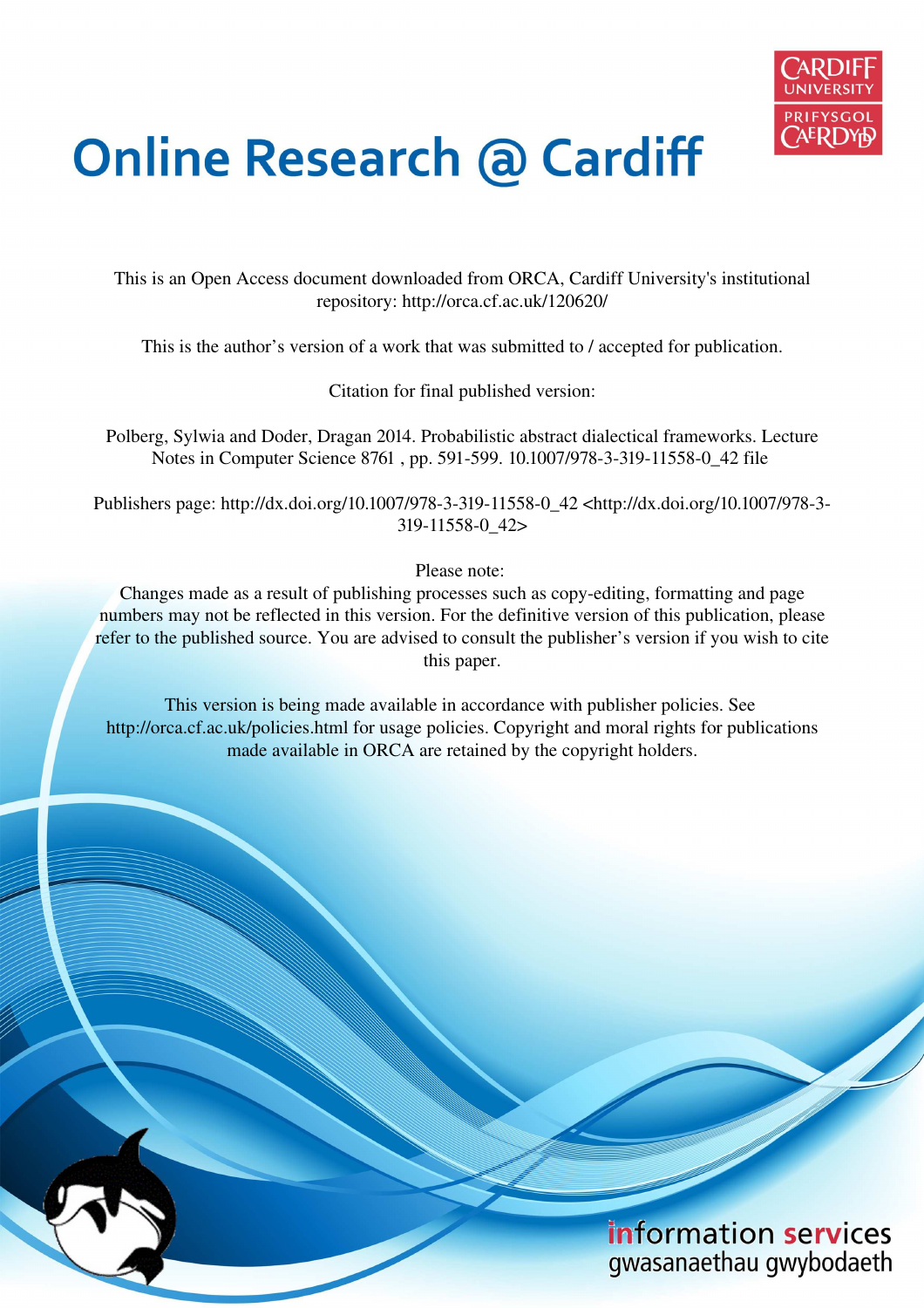## Probabilistic Abstract Dialectical Frameworks

Sylwia Polberg<sup>1</sup><sup>★</sup> and Dragan Doder<sup>2★★</sup>

<sup>1</sup> Vienna University of Technology, Institute of Information Systems Favoritenstraße 9-11, 1040 Vienna, Austria

<sup>2</sup> University of Luxembourg, Computer Science and Communications Rue Richard Coudenhove-Kalergi 6, L-1359 Luxembourg

Abstract. Although Dung's frameworks are widely approved tools for abstract argumentation, their abstractness makes expressing notions such as support or uncertainty very difficult. Thus, many of their generalizations were created, including the probabilistic argumentation frameworks (PrAFs) and the abstract dialectical frameworks (ADFs). While the first allow modeling uncertain arguments and attacks, the latter can handle various dependencies between arguments. Although the actual probability layer in PrAFs is independent of the chosen semantics, new relations pose new challenges and new interpretations of what is the probability of a relation. Thus, the methodology for handling uncertainties cannot be shifted to more general structures without any further thought. In this paper we show how ADFs are extended with probabilities.

Keywords: abstract argumentation, abstract dialectical frameworks, probabilistic argumentation frameworks

#### 1 Introduction

Within the last decade, argumentation has emerged as a central field of Artificial Intelligence [1]. One of its subfields is the abstract argumentation, at the heart of which lies the Dung's argumentation framework (AF) [2]. Although quite powerful, for many applications Dung's AFs appear too abstract in order to conveniently model all aspects of an argumentation problem. This has led to the development of their numerous enrichments [3]. One of AF's shortcomings is the insufficient handling of the levels of uncertainty [4], an aspect which typically occurs in domains, where diverging opinions are raised. This calls for augmenting AFs with probabilities  $[4, 5]$ . They serve as a basis to generate AF–subgraphs, which naturally represent the possible situations induced by the uncertainties in a given probabilistic framework (PrAF). From them we obtain extensions and their associated uncertainty coming from the subgraphs. Consequently, the uncertainty layer is independent of the underlying semantics and of the framework itself, which is considered one of its greatest strengths.

<sup>⋆</sup> The author is supported by the Vienna PhD School of Informatics and the FWF project I1102. We would also like to thank Stefan Woltran for his valuable comments.

<sup>&</sup>lt;sup>\*\*</sup> The author is supported by the National Research Fund (FNR) of Luxembourg through project PRIMAT.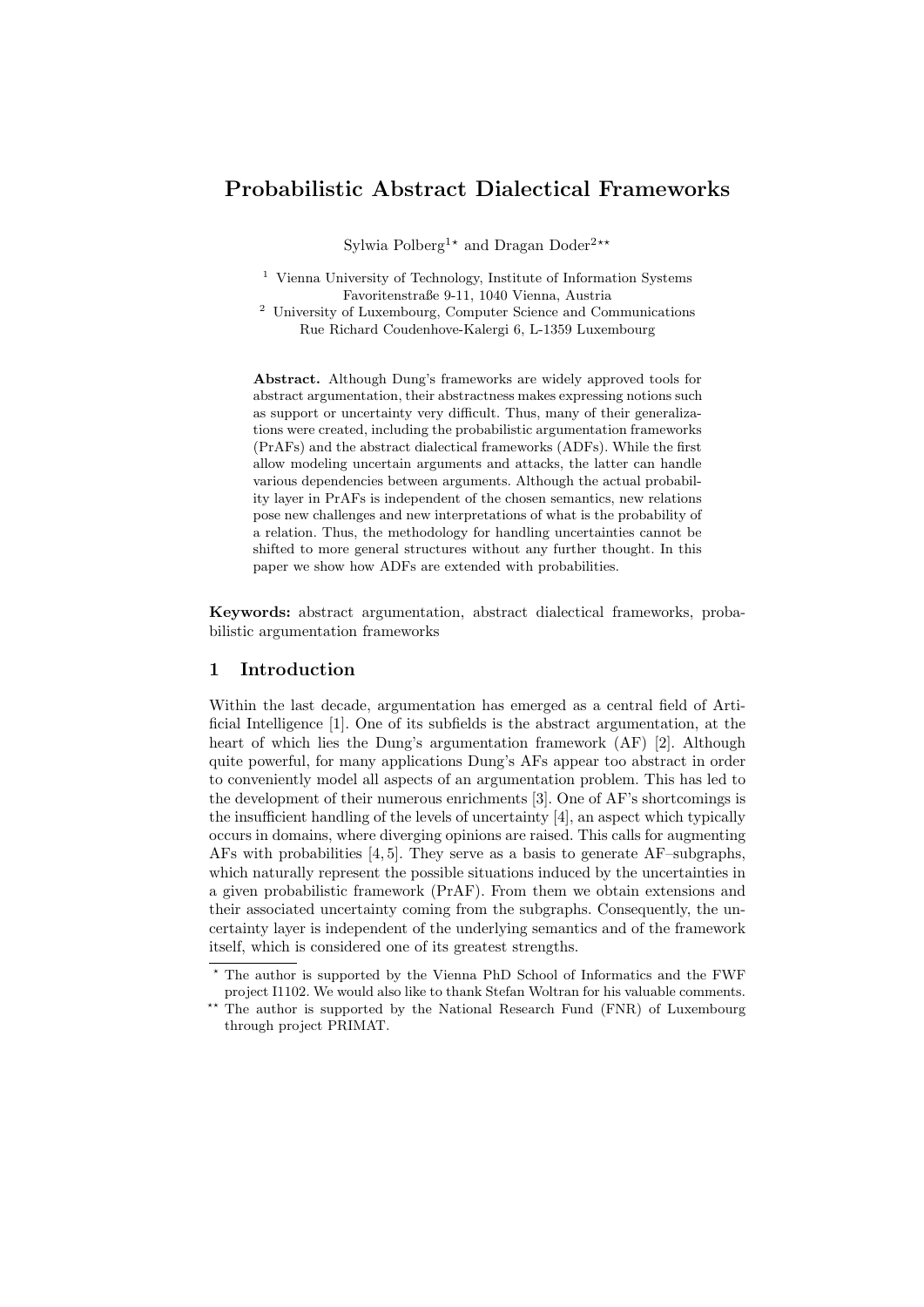Argument and attack uncertainties had proved to be a useful concept. Therefore, it is not unreasonable that an AF enrichment should also incorporate them [6]. Due to the independency of the probability layer, it was claimed that it can be done easily [5]. However, it is natural to expect that the probability of a positive relation between the arguments may be interpreted in different ways. While we may doubt if e.g. a positive interaction between  $a$  and  $b$  will be carried out, we can also question whether b requires  $a$  (or only  $a$ ) to hold. Thus, the conditions for accepting an argument might be uncertain. Those two interpretations of relation probabilities are modeled in exactly the opposite way. Assuming that the relation does not occur, in the first case  $b$  would not be acceptable, while in the latter it would not be a problem. Generating the subgraphs in the usual manner would allow us to model only one of the scenarios at a time. Thus, new relations pose new challenges and this research should not be dismissed so easily.

Unfortunately, AFs permit only binary conflict. Among the most general structures addressing this issue [3] are abstract dialectical frameworks (ADFs) [7]. They assign acceptance conditions to arguments, which can be seen as a Boolean functions stating if its "owner" can be accepted or not w.r.t. given arguments. Although various other frameworks that can handle positive relations were proposed [8–10], our preliminary findings show that they can be expressed within ADFs. Thus, ADFs make a good base for probabilistic frameworks that would allow us to model various uncertain relations, not limited to attack or support only. In this paper we create a framework joining both the uncertainty and the relation research – the probabilistic abstract dialectical framework. We show that it generalizes ADFs as well as PrAFs. Our goal is to model situations when the requirements to accept an argument might be uncertain. We achieve it by assigning not a single acceptance condition to an argument, but a number of them. We then adopt the subgraph approach to our new setting. Consequently, we are able to generalize the methodology introduced by PrAFs to handle different interpretations of probability. Finally, we discuss other possible methods of augmenting ADFs with uncertainties and give pointers for future work.

#### 2 Dung's Framework and its Probabilistic Extensions

Definition 1. A Dung's argumentation framework  $AF$ ) is a pair  $F =$  $\langle A, R \rangle$  where A is a set of arguments and  $R \subseteq A \times A$  is the attack relation.

An argument  $a \in A$  is **defended** (in F) by  $S \subseteq A$  if  $\forall b \in A$  s.t.  $(b, a) \in R$ ,  $\exists c \in S \; s.t. \; (c, b) \in R. \; A \; set \; S \subseteq A \; is:$ 

- **conflict–free**, if there are no  $a, b \in S$ , such that  $(a, b) \in R$ .
- stable, if it is conflict–free and for all  $a \in A \setminus S$ ,  $\exists b \in S$ , s.t. $(b, a) \in R$ ;
- **admissible**, if it is conflict–free and each  $a \in S$  is defended (in F) by S;
- **complete**, if it is admissible and each a defended (in F) by S is in S;
- $−$  grounded, if it is the least w.r.t.  $\subset$  complete;
- $-$  preferred, if it is maximal w.r.t.  $\subseteq$  admissible.

By  $\sigma(F)$  we will denote the extensions of F under semantics  $\sigma$  listed above.

For an AF  $F = (A, R)$  and a set  $A' \subseteq A$ , by  $R_{A'}$  we denote the restriction of R to  $A' \times A'$ , i.e.  $R_{A'} = \{(a, b) \in R \mid a, b \in A'\}.$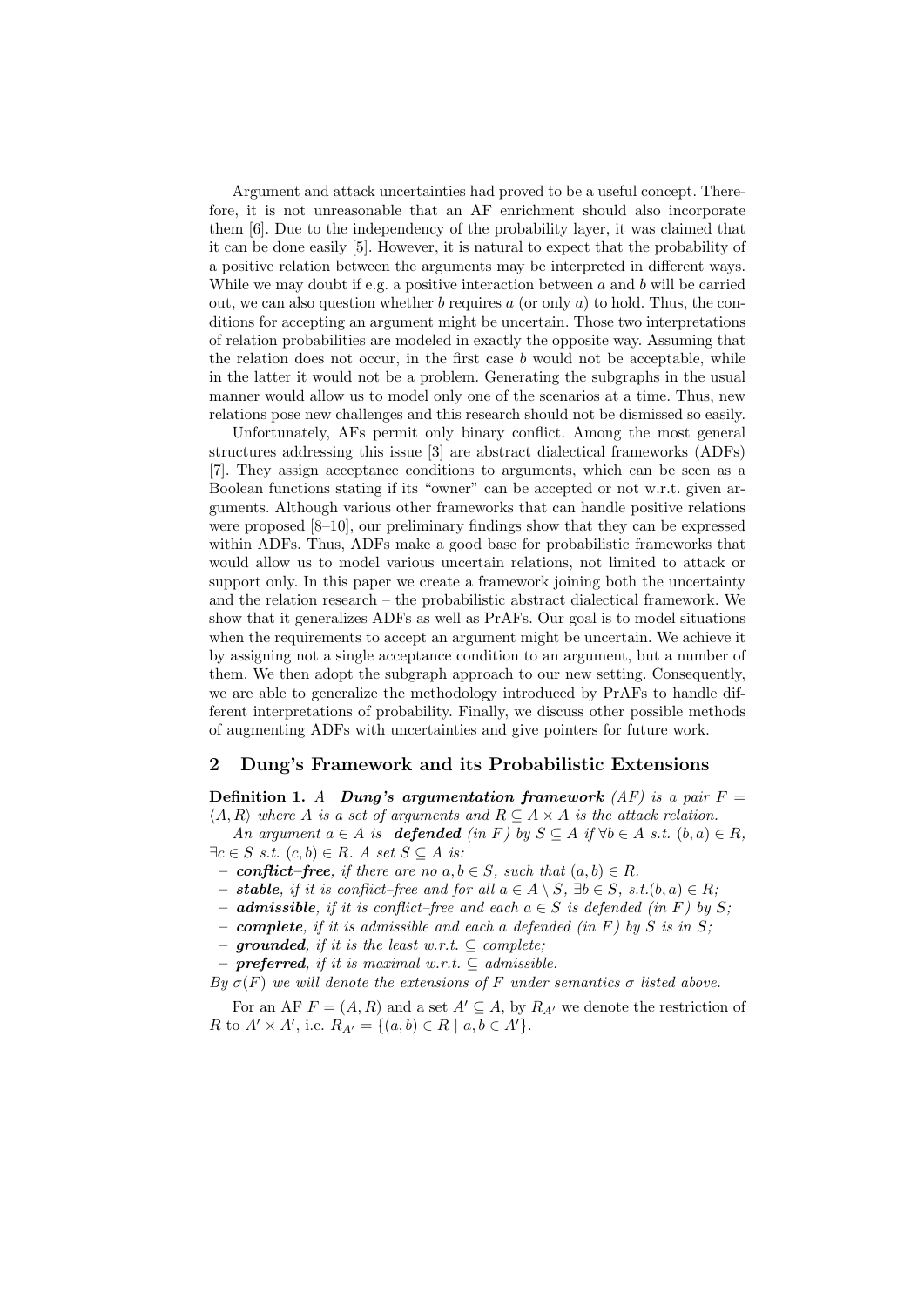We will now recall the probabilistic frameworks [5]. In this setting, instead of asking if a set of arguments is an extension of a given semantics, one now expects to analyze the probability that it is. This is addressed by the idea of subgraphs, which express the possible interpretations of the original probabilistic framework  $F_{PR}$  in terms of AFs, whereby it is not sure that all arguments or attacks in  $F_{PR}$  actually appear in a given AF. The collection of such graphs represents the possible scenarios induced by the probabilities in the initial structure.

Definition 2. A probabilistic argumentation framework ( $PrAF$ )  $F_{PR}$  is a tuple  $\langle A, R, P_A, P_R \rangle$ , where  $\langle A, R \rangle$  is a Dung's framework,  $P_A : A \longrightarrow (0, 1]$ and  $P_R: R \longrightarrow (0,1]$  are the probabilities of arguments and attacks.

**Definition 3.** Let  $F_{PR} = (A, R, P_A, P_R)$  be a PrAF. A subgraph <sup>3</sup> G of  $F_{PR}$ (denoted  $G \subseteq F_{PR}$ ) is a pair  $(A', R')$  s.t. 1)  $A' \subseteq A$  and  $\{a \in A \mid P_A(a) = 1\} \subseteq$ A', and 2)  $R' \subseteq R_{A'}$  and  $\{(a,b) \in R \mid a,b \in A', P_A(a) = P_A(b) = 1, P_R(a,b) =$  $1\} \subseteq R'$ .  $s(F_{PR}) = \{G \mid G \sqsubseteq F_{PR}\}$  denotes the set of all subgraphs of  $F_{PR}$ .

Given a semantics  $\sigma$  and its potential extension E, we determine the subgraphs of an  $F_{PR}$  that have E as their AF  $\sigma$ -extension. The sum of the probabilities of such subgraphs gives us the final probability that E is a  $\sigma$ -extension of  $F_{PR}$ .

**Definition 4** ([5]). Let  $F_{PR} = \langle A, R, P_A, P_R \rangle$  be a PrAF and let  $G = \langle A', R' \rangle \sqsubseteq$  $F_{PR}$ . Then the probability of G is:

$$
p_{F_{PR}}(G) = (\prod_{a \in A'} P(a)) (\prod_{a \in A \setminus A'} (1 - P(a))) (\prod_{r \in R'} P_R(r)) (\prod_{r \in R_{A'} \setminus R'} (1 - P_R(r))). \tag{1}
$$

**Theorem 1** ( [5]). The function  $p_{FPR}$  is a probabilistic distribution on the set  $s(F_{PR}),$  i.e., a nonnegative function s.t.  $\sum_{G \sqsubseteq F_{PR}} p_{F_{PR}}(G) = 1$ .

**Definition 5.** Let  $F_{PR} = \langle A, R, P_A, P_R \rangle$  be a PrAF,  $E \subseteq A$  a set of arguments, and  $\sigma \in \{conflict-free, admissible, complete, preferred, stable, grounded\}$ a semantics. The set of subgraphs of  $F_{PR}$  for which E is a  $\sigma$ -extension is  $Q_{F_{PR}}^{\sigma}(E) = \{G \in s(F_{PR}) \mid E \in \sigma(G)\}.$  The probability that  $E \subseteq A$  is in  $\sigma(\hat{F}_{PR})$  is defined as:<sup>4</sup>

$$
P_{F_{PR}}^{\sigma}(E) = \sum_{G \in Q_{F_{PR}}^{\sigma}(E)} p_{F_{PR}}(G). \tag{2}
$$

### 3 Abstract Dialectical Frameworks

Abstract dialectical frameworks have been defined in [7] and further developed in [11–16]. Their main goal is to be able to express arbitrary relations, which is achieved by the use of acceptance conditions. They define what sets of arguments related to a given argument should be present for it to be accepted or rejected.

<sup>&</sup>lt;sup>3</sup> In [5], subgraphs are called AFs induced from  $F_{PR}$ 

<sup>4</sup> The definition from [5] is more general, it computes the probability that a set is a subset of a  $\sigma$  extension.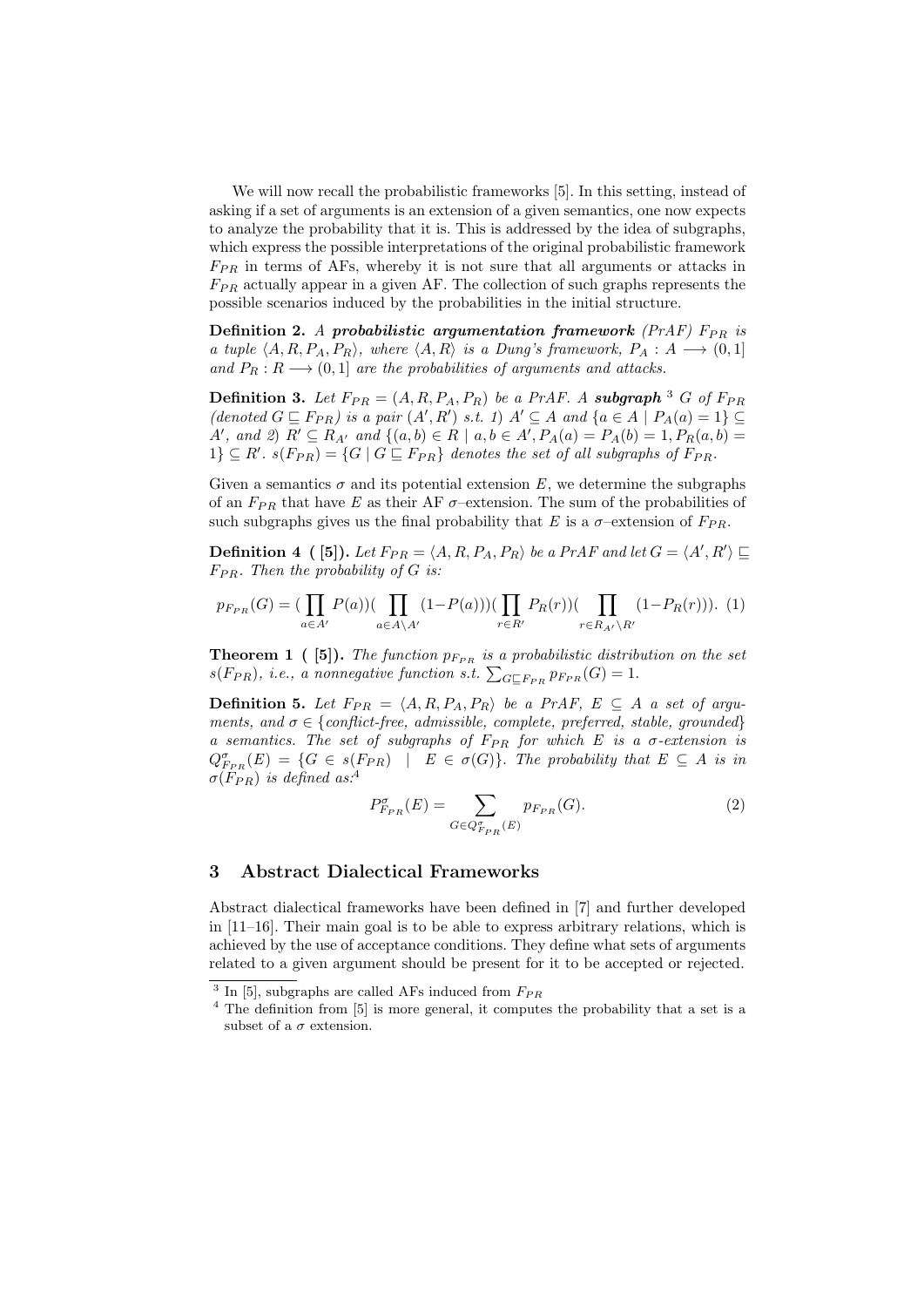**Definition 6.** An abstract dialectical framework (ADF) as a tuple  $\langle S, L, C \rangle$ . where S is a set of **arguments** (nodes),  $L \subseteq S \times S$  is a set of **links** (edges) and  $C = \{C_s\}_{s \in S}$  is a set of **acceptance conditions**, one condition per each argument. An **acceptance condition** is given by a total function  $C_s : 2^{par(s)} \rightarrow$  $\{in, out\}$ , where  $par(s) = \{p \in S \mid (p, s) \in L\}$  is the set of **parents** of s.

One can also use the propositional representation, i.e. with  $C = {\{\varphi_s\}_{s \in S}}$  where  $\varphi_s$  is a propositional formula over the parents of s. Since the links no longer define the nature of the connections between the arguments and can be easily extracted from the conditions, we can use shortened notation  $D = \langle S, C \rangle$ .

Instead of returning sets of accepted arguments, the semantics of ADFs from [11] produce three–valued interpretations in which arguments are assigned truth– values from  $\{t, f, u\}$ . The values are compared w.r.t. precision (information) ordering  $\leq_i$ , defined as  $\mathbf{u} \leq_i \mathbf{t}$  and  $\mathbf{u} \leq_i \mathbf{f}$ . It can be extended to interpretations: given two interpretations v and v' on S,  $v \leq_i v'$  iff  $\forall_{s \in S} v(s) \leq_i v'(s)$ . In case v is three and  $v'$  two-valued (i.e. has only f and t mappings), we say that  $v'$  extends v. The set of all two-valued interpretations extending v is denoted  $[v]_2$ . The pair  $({\mathbf{t}, \mathbf{f}, \mathbf{u}}, *)*$  forms a complete meet–semilattice with the meet operation  $\Box$  defined as:  $\mathbf{t} \Box \mathbf{t} = \mathbf{t}$ ,  $\mathbf{f} \Box \mathbf{f} = \mathbf{f}$  and u in all other cases.  $\Box$  can also be defined for interpretations: for interpretations v and v' on  $S, v \sqcap v' = v''$ where  $\forall_{s \in S} v''(s) = v(s) \sqcap v'(s)$ . Meet simply checks whether two interpretations agree on assignments or not. Finally, we will use  $v^x$  to denote a set of arguments mapped to x by v, where  $x \in \{t, f, u\}$ . We can now recall the ADF semantics from [11], which are based on the notion of a characteristic operator:

**Definition 7.** Let  $D = \langle S, L, C \rangle$  with  $C = {\varphi_s}_{s \in S}$  be an ADF,  $V_S$  the set of all three–valued interpretations defined on S,  $s \in S$  and v an interpretation in  $V_S$ . The **three–valued characteristic operator** of D is a function  $\Gamma_D : V_S \to V_S$ s.t.  $\Gamma_D(v) = v'$  with  $v'(s) = \prod_{w \in [v]_2} C_s(par(s) \cap w^t)$ . We say that v is:

- admissible iff  $v \leq_i \Gamma_D(v)$ ;
- complete iff  $v = \Gamma_D(v)$ ;
- **preferred** iff it is  $\leq_i$ -maximal admissible;
- $-$  grounded iff it is the least fixpoint of  $\Gamma_D$ .

The stable semantics is a slightly different case, as formally we receive a set, not an interpretation. However, stability leaves nothing undecided, and we can just map arguments not in the set to f. The definition uses the concept of a reduct. Reduction of an acceptance condition simply means that the occurrences of rejected arguments are replaced by f (one can also use  $\perp$ ).

**Definition 8.** Let  $D = \langle S, C \rangle$  with  $C = {\varphi_s}_{s \in S}$  be an ADF. We say that  $M \subseteq S$  is a **model** of D iff  $\forall m \in M$ ,  $C_m(S \cap par(m)) = in$  and  $\forall s \in S$ ,  $C_s(M \cap$  $par(s) = in \implies s \in M$ . A reduct of D w.r.t. M is  $D^M = (M, C^M)$ , where for  $m \in M$  we set  $C_m^M = \varphi_m [b/\mathbf{f} : b \notin M]$ . Let  $gv$  be the grounded model of  $D^M$ . Model M is **stable** if  $M = gv^{\mathbf{t}}$ .

Finally, we recall that ADFs properly generalize AFs [11].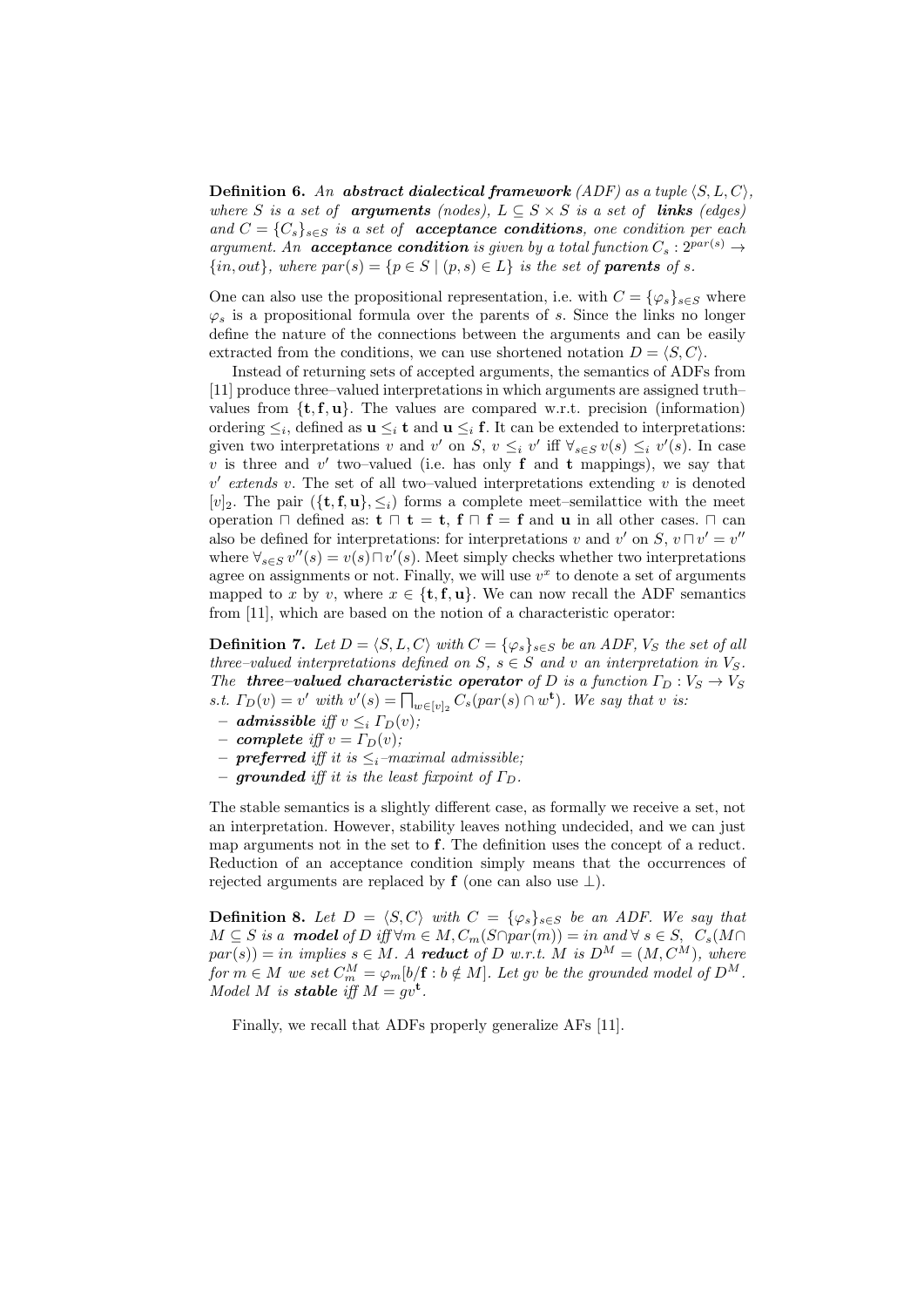**Definition 9.** For an  $F = \langle A, R \rangle$ , the associated ADF is  $D_F = \langle A, R, \{\varphi_a\}_{a \in A} \rangle$ with  $\varphi_a = \bigwedge_{b:(b,a)\in R} \neg b$  for  $a \in A$ . For an interpretation v, the set  $E_v = \{a \in A\}$  $A | v(a) = t$  defines the unique extension associated with v.

**Theorem 2.** Let F be an AF and  $D_F$  its associated ADF. An extension E is in  $\sigma(F)$ , where  $\sigma \in \{admissible, complete, preferred, stable, grounded\}$ , iff it is in  $\sigma(D_F)$ .

### 4 Probabilistic Abstract Dialectical Frameworks

The probability of a positive interaction between arguments can be interpreted in several ways. First of all, it can happen that a given argument is actually supporting another one only with a certain probability, which canhave its source in e.g. ambiguity or incompletion. However, it is also possible that the requirements to accept a given argument change. This brings us to the idea of ADFs in which the acceptance conditions are assigned a level of uncertainty. In order to grasp the probabilities of different scenarios, instead of a single condition, an argument receives a block of acceptance conditions. Each member of the block is assigned a probability in a way that they all sum up to 1. The uncertainty of a condition should be understood as the uncertainty of the argument's requirements for acceptance. This also means that at a given point, only a single condition of a block can "happen". However, it does not mean that only one relation targeted at this argument can occur. If we consider an AF and its associated ADF (Definition 9), both augmented with probabilities, it is not the case that every condition and its probability would correspond to one attack and its probability in the original framework. ADF conditions provide a bigger point of view and express the general requirements of an argument to hold. Given an argument attacked by two others (with some probabilities), ADFs would model the situation with four conditions – when both, none, and only one of the attacks occur.

The idea of our method of determining the probability of an extension is similar to the one in PrAFs. Just like in PrAFs we generated AF subgraphs, in probabilistic ADFs we will create ADFs. This brings us to another reason why the total probability of a condition block has to be 1. In PrAFs, if we knew that a attacks b with a chance 0.3, then we also knew that a does not attack b with a chance 0.7. In ADFs, should a given acceptance condition be used with probability 0.3, what condition should occur with 0.7? The state of an argument is always defined by the condition, thus on any occasion one has to be assigned. Consequently, it is important that the total probability of a block is 1.

Let us now describe our party example and introduce the framework. We can observe that ADFs can express relations between arguments (see argument  $d$ ) which go beyond the usual understanding of attack or support and that cannot, to the best of our knowledge, be conveniently modeled in any other framework.

Example 1. Julia is throwing a dinner party and is deciding with her husband Mark which of their friends – Anne, Bernard, Cecilia and David – to invite. Bernard and Cecilia are taking care of their sick mother and the two of them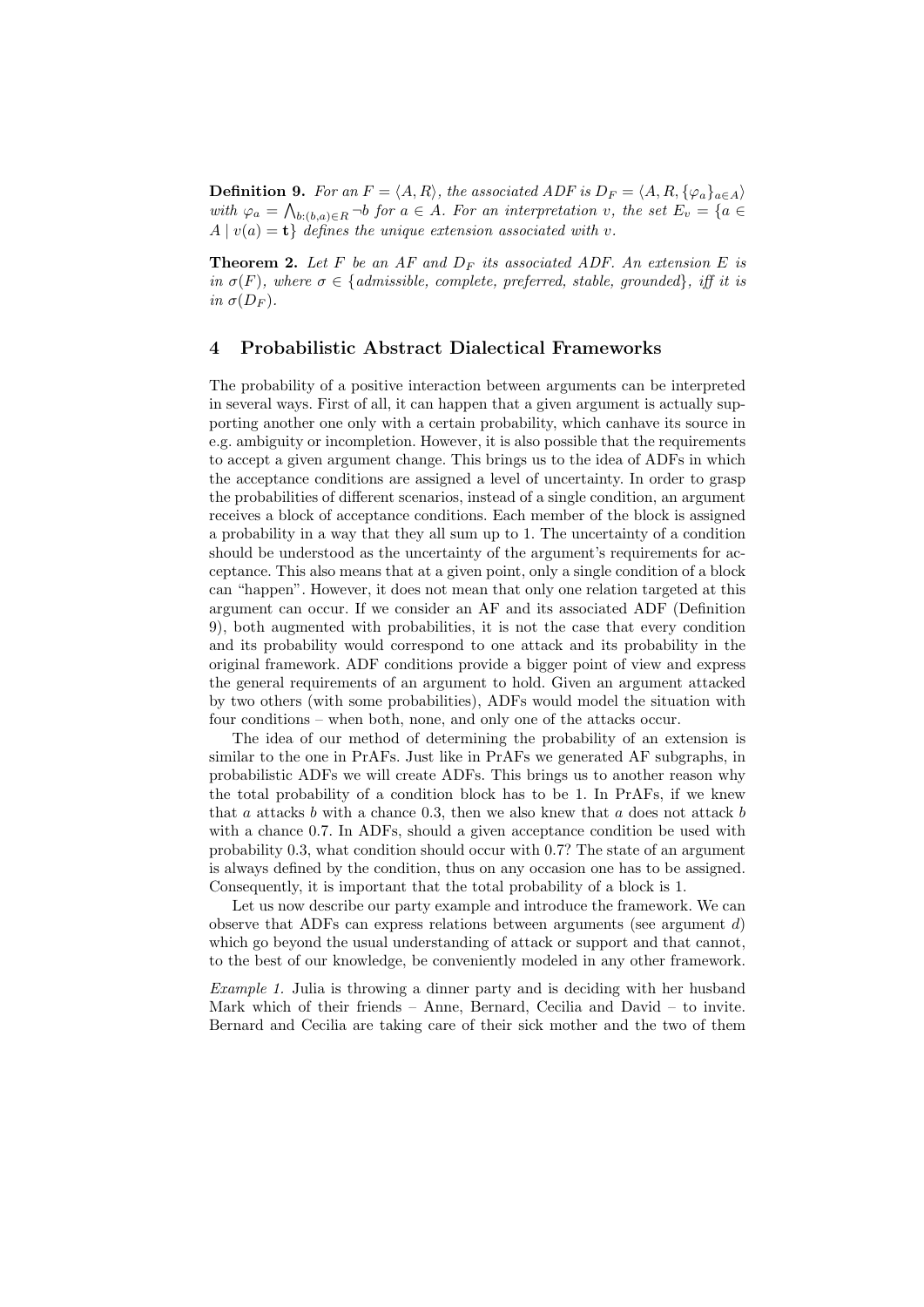will not be able to come at the same time. Mark was told that Anne had to reject one of Bernard's projects at work and he might not want to meet with her now. Julia believes that David is still angry at Cecilia for their bad break up and will not come if she is invited unless Anne, who is his current girlfriend, also shows up. However, Mark thinks that David is fine with it now and Cecilia's presence should not be a problem, but he might prefer to come with Anne anyway since she is leaving for a business trip soon. Finally, they both agree that even though Anne would like to come, she might not be able to due to the travel preparations. We now construct arguments  $a, b, c$  and  $d$  representing Anne, Bernard, Cecilia and David coming to the dinner, and their possible acceptance conditions. The condition of a is just ⊤, since Anne's decision does not depend on anyone else. However, since she is busy, a is assigned a probability of 0.5. The condition of b might be just  $\neg c$  – since Bernard cannot come together with Cecilia – but it can also be  $\neg a \wedge \neg c$  due to issues with Anne. We give both of them a 0.5 chance. Similarly, c is assigned  $\neg b$ . Finally, we have that condition of d might be  $a \vee \neg c$ . reflecting Davids problem with Cecilia, or just  $a$  in case he sorted it out and just wants time with Anne. We assign to them probabilities 0.7 and 0.3 respectively.

Definition 10. A probabilistic abstract dialectical framework (PrADF) is a tuple  $D_{PR} = \langle A, \{C_a\}_{a \in A}, P_A, \{P_{C_a}\}_{a \in A}\rangle$ , where A is a set of **arguments**,  $C_a = \{ \varphi_{a,i} \mid i = 1, \ldots, n_a \}$  is a set of possible **acceptance conditions** of a,  $P_A: A \rightarrow (0,1]$  is the probability of arguments and  $P_{C_a}: C_a \rightarrow (0,1]$  s.t.  $P_A: A \to (0,1]$  is the **probability of arguments** and  $P_{C_a}: C_a \to (0,1]$  s.t.<br> $\sum_{\varphi_{a,i} \in C_a} P_C(\varphi_{a,i}) = 1$ , is the **probability of acceptance conditions**.

We can now continue with the definition of a subframework in our new setting.We first choose an arbitrary subset of arguments – the only restriction is that it contains the ones that are certain to happen. We then assign each argument an acceptance condition from its block and thus obtain our subframework. However, it can happen that an argument occurring in the condition no longer appears in our set. Therefore, what needs to be performed is the reduction of the conditions (see Definition 8). This brings us to the definition of a subframework:

**Definition 11.** Let  $D_{PR} = \langle A, \{C_a\}_{a \in A}, P_A, \{P_{C_a}\}_{a \in A} \rangle$  be a PrADF and  $A' \subseteq$ A a set of arguments s.t.  $\{a \in A \mid P_A(a) = 1\} \subseteq A'$ . Given a collection of indices  ${i_a}_{a \in A'}$ , the induced **subframework** is  $D' = \langle A', \{\varphi_a^A\} \rangle$  $\{A'_{a,i_a}\}_{a \in A'}\rangle$ . The set of all subframeworks of  $D_{PR}$  is denoted by  $s(D_{PR})$ .

Note that it is possible that two acceptance conditions of an argument a that are initially different in a PrADF, i.e.  $\varphi_{a,i} \neq \varphi_{a,j}$  for some  $j \neq i$ , become equivalent in some subframework  $D' = \langle A', \{\varphi_{a,i}^{A'}\}_{a \in A'} \rangle (i.e. \varphi_{a,i}^{A'} = \varphi_{a,i}^{A'}$  $\binom{A'}{a,j}$ . Thus, the definition of the probability of  $D'$  has to take this situation into account.

**Definition 12.** Let  $D_{PR} = \langle A, \{C_a\}_{a \in A}, P_A, \{P_{C_a}\}_{a \in A} \rangle$  be a PrADF and D' =  $\langle A', \{\varphi_{a,i_a}^{A'}\}_{a \in A'}\rangle$  its subframework. The probability of D' is defined as:

$$
p_{D_{PR}}(D') = (\prod_{a \in A'} P_A(a)) (\prod_{a \in A \setminus A'} (1 - P_A(a))) (\prod_{a \in A'} \sum_{j: \varphi_{a,j}^{A'} = \varphi_{a,i}^{A'}} P_{C_a}(\varphi_{a,j})).
$$
 (3)

<sup>5</sup> We identify the equivalent formulas, since they induce the same acceptance functions.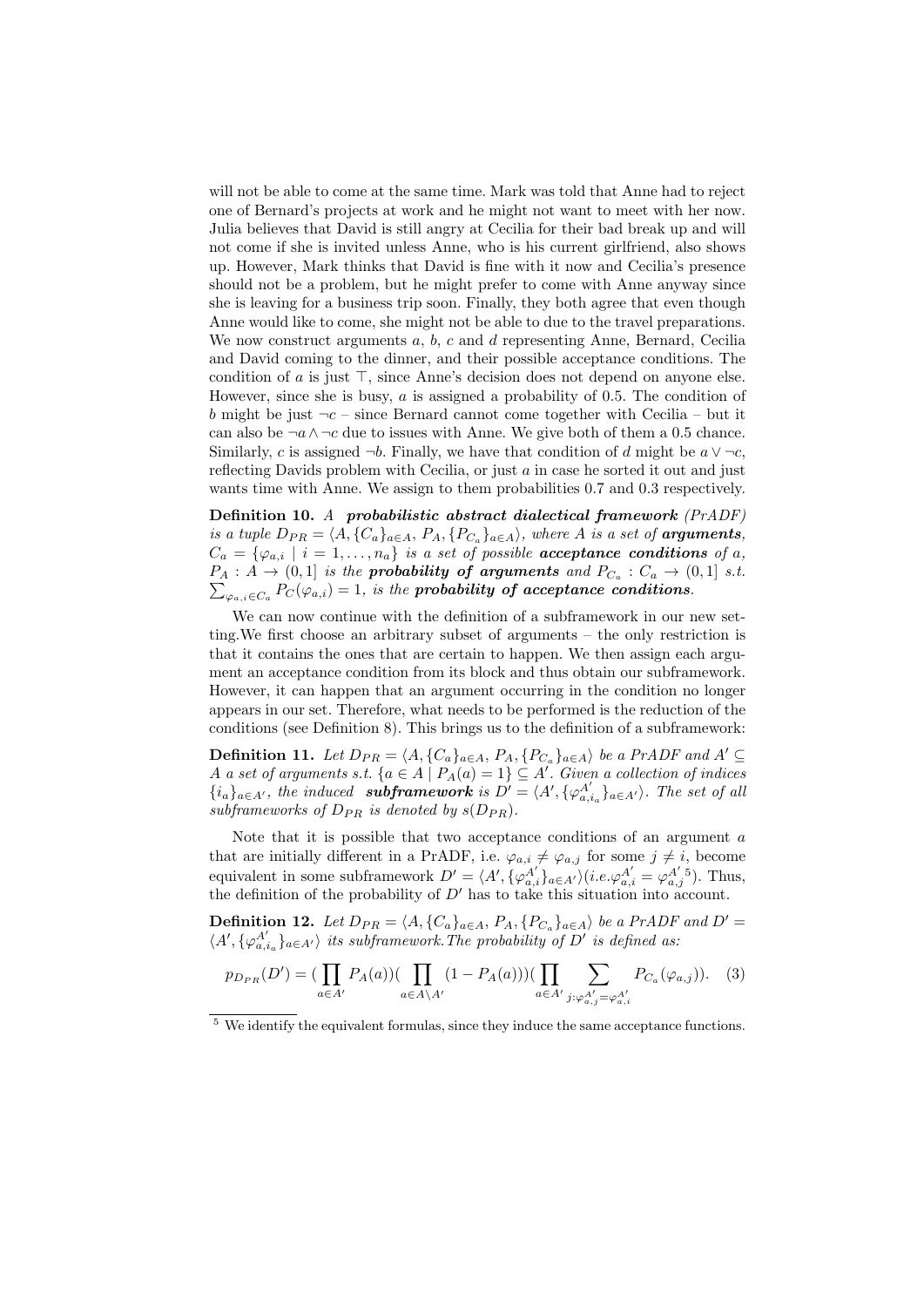**Theorem 3.** Given a PrADF  $D_{PR} = \langle A, \{C_a\}_{a \in A}, P_A, \{P_{C_a}\}_{a \in A} \rangle$ , the function  $p_{D_{PR}}$  is a probabilistic distribution on the set  $s(D_{PR})$ , i.e., a nonnegative function s.t.  $\sum_{D' \in s(D_{PR})} p_{D_{PR}}(D') = 1$ .

We will now proceed with PrADF semantics, focusing on the extensions associated with ADF interpretations.

**Definition 13.** Let  $D_{PR} = \langle A, \{C_a\}_{a \in A}, P_A, \{P_{C_a}\}_{a \in A} \rangle$  be a PrADF and  $E \subseteq$ A. The set of all subframeworks D' of  $D_{PR}$  s.t. E is a  $\sigma$  extension of  $D_{PR}$ , where  $\sigma \in \{admissible, complete, preferred, stable, grounded\}, is:$ 

$$
Q_{D_{PR}}^{\sigma}(E) = \{ D' \sqsubseteq D_{PR} \mid \exists v \in \sigma(D') \text{ s.t. } v^{\mathbf{t}} = E \}. \tag{4}
$$

The probability that E is a  $\sigma$ -extension of  $D_{PR}$  is defined as:

$$
P_{D_{PR}}^{\sigma}(E) = \sum_{D' \in Q_{D_{PR}}^{\sigma}(E)} p_{D_{PR}}(D'). \tag{5}
$$

Example 2. Let us now construct a PrADF D for our scenario from Example 1. Our arguments are  $\{a, b, c, d\}$ , where  $P_A(a) = 0.5$  and since there are no reasons against,  $P_A(b) = P_A(c) = P_A(d) = 1$ . As discussed before,  $\varphi_a = \top$ . This is the only condition of a and thus  $P_{C_a}(\varphi_a) = 1$ . For b we have  $\varphi_{b_1} = \neg c$  and  $\varphi_{b_2} = \neg a \wedge \neg c$  with probabilities  $P_{C_b}(\varphi_{b_1}) = P_{C_b}(\varphi_{b_2}) = 0.5$ . In the case of c,  $\varphi_c = \neg b$  and has chance of 1 just like a. Finally, for d we have  $\varphi_{d_1} = a \vee \neg c$  and  $\varphi_{d_2} = a$  with chances  $P_{C_d}(\varphi_{d_1}) = 0.7$  and  $P_{C_d}(\varphi_{d_2}) = 0.3$ . We obtain 6 possible subframeworks:  $D_{G_1} = \langle \{a, b, c, d\}, \{\varphi_a = \top, \varphi_b = \neg c, \varphi_c = \neg b, \varphi_d = a\} \rangle, D_{G_2}$  $\langle \{a, b, c, d\}, \{\varphi_a = \top, \varphi_b = \neg a \wedge \neg c, \varphi_c = \neg b, \varphi_d = a\} \rangle, \ D_{G_3} = \langle \{b, c, d\}, \{\varphi_b = \top, \varphi_d = \top, \varphi_d = a\} \rangle$  $\neg c, \varphi_c = \neg b, \varphi_d = \neg c \},\ D_{G_4} = \langle \{a, b, c, d\}, \{ \varphi_a = \top, \varphi_b = \neg a \land \neg c, \varphi_c = \top, \varphi_d = \top, \varphi_d = \top, \varphi_d = \top, \varphi_d = \top, \varphi_d = \top, \varphi_d = \top, \varphi_d = \top, \varphi_d = \top, \varphi_d = \top, \varphi_d = \top, \varphi_d = \top, \varphi_d = \top, \varphi_d = \top, \varphi_d = \top, \varphi_d = \top, \varphi_d = \top, \varphi_d = \top, \varphi_d = \top,$  $\neg b, \varphi_d = a \vee \neg c \},\ D_{G_5} = \langle \{a, b, c, d\}, \{\varphi_a = \top, \varphi_b = \neg c, \varphi_c = \neg b, \varphi_d = a \vee \neg c\} \rangle,$ and  $D_{G_6} = \langle \{b, c, d\}, \{\varphi_b = \neg c, \varphi_c = \neg b, \varphi_d = \bot\} \rangle$ . Their probabilities and extension are listed in Table 1. Note  $D_{G_3}$  and  $D_{G_6}$  can be induced in two ways, as reducing  $\varphi_{b_1}$  and  $\varphi_{b_2}$  w.r.t.  $\{b, c, d\}$  leads to equivalent formulas.

As expected, there is no possibility of inviting everyone. The next options in which we get the most friends are extensions  $\{a, b, d\}$  and  $\{a, c, d\}$ . The first one has probability  $p_D(D_{G_1}) + p_D(D_{G_5}) = 0.25$  if we assume preferred or complete semantics, but 0 in case of grounded. The other set occurs in  $D_{G_1}, D_{G_2}, D_{G_4}$  and  $D_{G_5}$ , which yields probability 0.25 w.r.t. grounded semantics and 0.5 otherwise. Inviting just Anne and David, i.e.  $\{a, d\}$ , would have a chance of 0.5 in admissible semantics  $(D_{G_1}, D_{G_2}, D_{G_4}$  and  $D_{G_5}$ ), 0.25 in complete and grounded  $(D_{G_1}$  and  $D_{G_5}$ ), and would not be possible at all in preferred and stable cases. Going just for the manly team -  $\{b, d\}$  would give us 0 probability in the grounded case, 0.52 in admissible and 0.35 in any other.

Note that by setting argument probability to 1 and using single element acceptance condition blocks, we easily retrieve ADFs from PrADFs. We close this section by showing that PrADFs properly generalize PrAFs.

**Definition 14.** The PrADF associated to the PrAF  $F_{PR} = \langle A, R, P_A, P_R \rangle$  is  $D_{F_{PR}} = \langle A, \{C_a\}_{a \in A}, P_A, \{P_{C_a} \mid a \in A\} \rangle$ , where: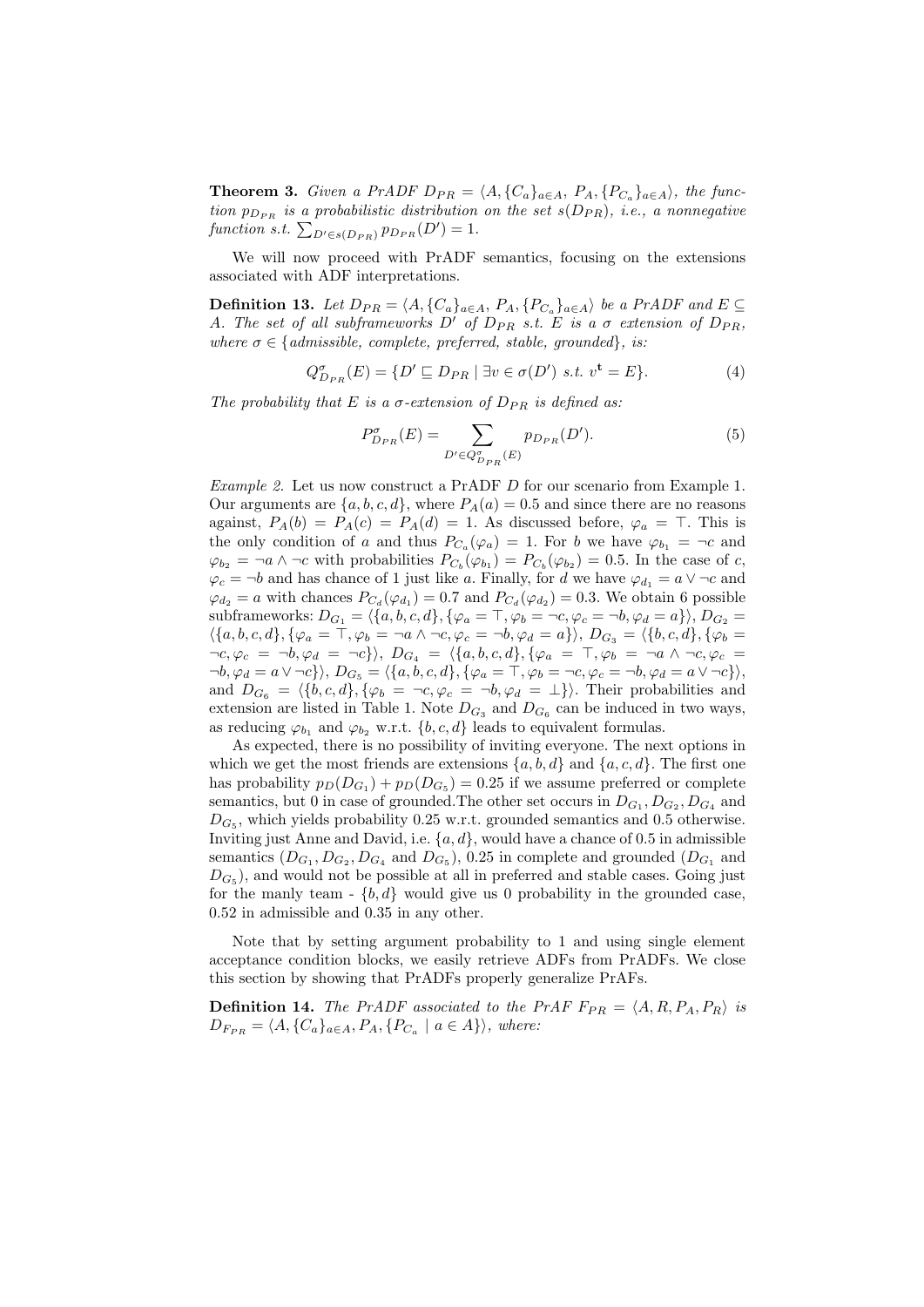| $s(D)$ $p_D$     | stb                                                                                                                                                 | qrd           | $\hspace{1cm} adm$                                                                                 | prf                         | com                                              |
|------------------|-----------------------------------------------------------------------------------------------------------------------------------------------------|---------------|----------------------------------------------------------------------------------------------------|-----------------------------|--------------------------------------------------|
|                  | $D_{G_1}\Big 0.075\Big \Big \begin{array}{cc} \{\mathrm{a},\,\mathrm{b},\,\mathrm{d}\},\ \{\mathrm{a},\,\mathrm{c},\,\mathrm{d}\} \end{array}\Big $ | $\{a, d\}$    | $\emptyset$ , {a}, {b}, {c}, {a, b},<br>${a, c}, {a, d}, {a, b, d},$<br>$\{a, c, d\}$              | ${a, b, d},$<br>${a, c, d}$ | $\{a, d\},\$<br>$\{a, b, d\},\$<br>$\{a, c, d\}$ |
|                  | $D_{G_2}$ [0.075] {a, c, d}                                                                                                                         | $\{a, c, d\}$ | $\emptyset$ , {a}, {c}, {a, c},<br>${a, d}, {a, c, d}$                                             | ${a, c, d}$                 | ${a, c, d}$                                      |
|                  | $D_{G_3}$   0.35   {c}, {b, d}  $\emptyset$                                                                                                         |               | $\emptyset$ , {b}, {c}, {b, d}                                                                     |                             | ${c}, {b, d} \emptyset, {c}, {b, d}$             |
|                  | $D_{G_4}$ [0.175] {a, c, d}                                                                                                                         | $\{a, c, d\}$ | $\emptyset$ , {a}, {c}, {a, c},<br>${a, d}, {a, c, d}$                                             | ${a, c, d}$                 | ${a, c, d}$                                      |
|                  | $D_{G_5}\left 0.175\right \left \ \frac{\{\rm a,\ b,\ d\}}{\{\rm a,\ c,\ d\}}\right $                                                               | ${a, d}$      | $\emptyset$ , {a}, {b}, {c}, {a, b},<br>$\{a, c\}, \{a, d\}, \{b, d\},\$<br>${a, b, d}, {a, c, d}$ | ${a, b, d},$<br>${a, c, d}$ | $\{a, d\},\$<br>$\{a, b, d\},\$<br>${a, c, d}$   |
| $D_{G_6}$   0.15 | $\{b\}, \{c\}$                                                                                                                                      |               | $\emptyset$ $\emptyset$ , $\{b\}$ , $\{c\}$                                                        | $\{b\}, \{c\}$              | $\emptyset$ , {b}, {c}                           |

Table 1. Subframeworks of D and their extensions.

 $- C_a = \{ \bigwedge_{(b,a) \in R'} \neg b \mid R' \subseteq R \}$ 

 $-P_{C_a}(\bigwedge_{(b,a)\in R'}\neg b)=(\prod_{(b,a)\in R'}P_R((b,a)))(\prod_{(b,a)\in R\setminus R'}(1-P_R((b,a))))$ 

**Theorem 4.** Let  $F_{PR} = \langle A, R, P_A, P_R \rangle$  be a PrAF and let  $D_{F_{PR}}$  be its associated PrADF. Then  $P^{\sigma}_{F_{PR}}(E) = P^{\sigma}_{D_{F_{PR}}}(E)$ .

#### 5 Discussion and future work

One of the most interesting observations we have made in our research is the fact that the probabilities of acceptance conditions allow us to express the probabilities of arguments. This method is unique to ADFs and is possible thanks to the fact that we can have a  $\varphi_s = \bot$  condition, which is simply interpreted as s does not exist. Consequently, an argument–based PrADF can be transformed into an acceptance condition based one. Given an argument a assigned probability  $arg_1$ and conditions  $C_1, ..., C_n$  with probabilities  $p_1, ..., p_n$ , we can shift the argument uncertainty into a condition. We produce an additional formula  $C_{n+1} = \perp$  with probability  $1 - arg_1$  and alter the probabilities of existing conditions by multiplying them by  $arq_1$ . Consequently, PrADFs can be improved and that a simpler, cleaner formulation can be created. We would like to fully develop this idea in our future work and create an approach without the independency assumption.

A particular line of research in abstract argumentation concerns the formalization of argumentation semantics in terms of logics. A uniform logical formalization for PrAFs using probabilistic logic was already developed in [17]. We believe that this approach may be further extended in order to logically formalize PrADFs. Finally, we would like to study the complexity of PrADFs and their semantics and possibly provide an implementation.